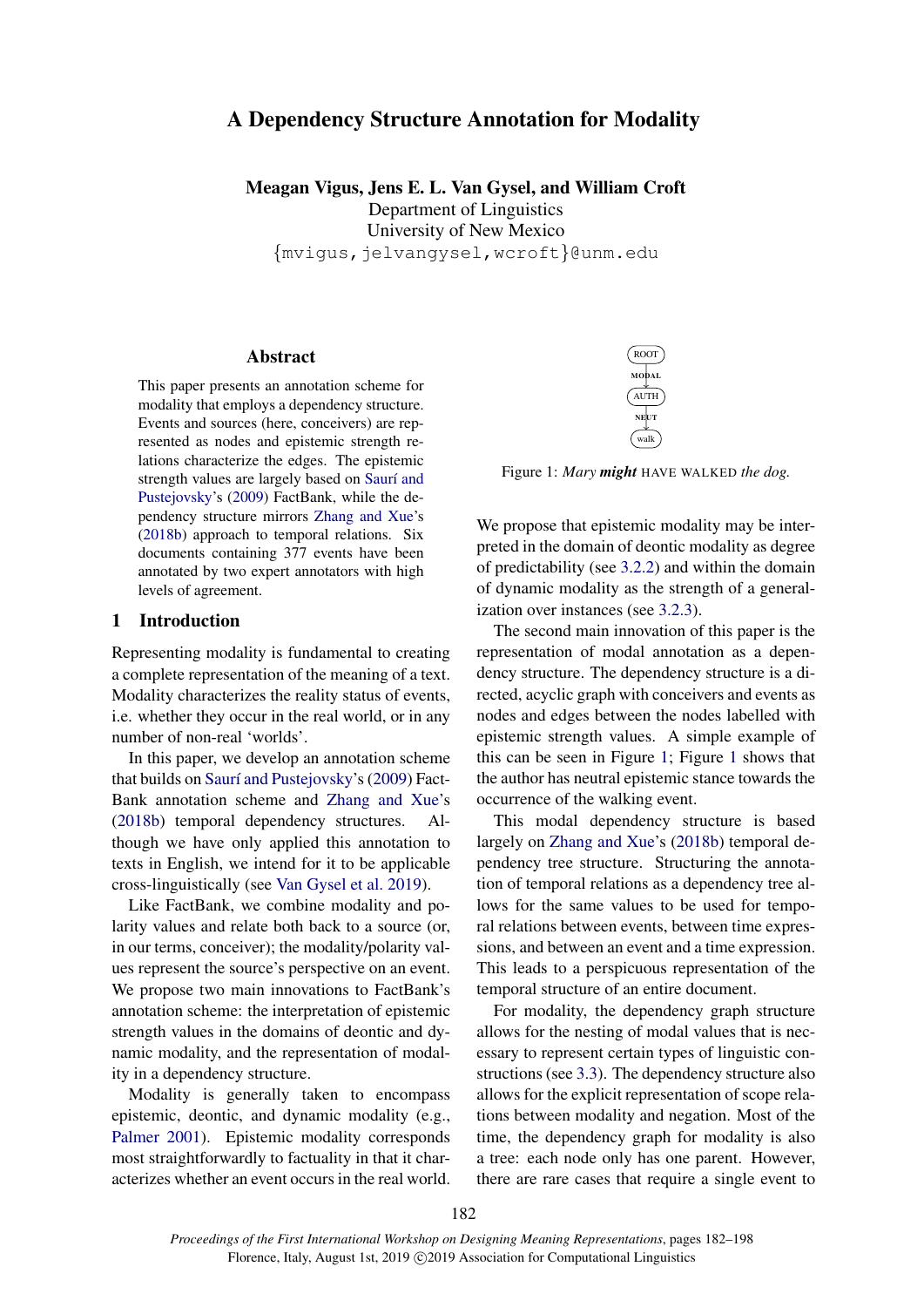have two parents in the graph; see [3.3.](#page-5-1)

A dependency structure for modal annotation has another advantage: it closely mirrors the mental spaces theory of modality [\(Fauconnier,](#page-9-1) [1994,](#page-9-1) [1997\)](#page-9-2). This allows for the insights of the mental spaces theory of modality to be straightforwardly imported into our modal dependency structure (see [2.2\)](#page-2-0).

The modal dependency annotation scheme was tested on six documents<sup>1</sup> containing 108 sentences. A total of 377 events were annotated for modality by two expert annotators. Agreement scores were relatively high and similar to those reported in [Zhang and Xue](#page-10-1) [\(2018b\)](#page-10-1).

### 2 Background

#### 2.1 Related work

Modality, factuality, certainty, or veridicality of statements in text has been addressed in a variety of ways in the computational linguistics literature (see [Morante and Sporleder](#page-9-3) [2012\)](#page-9-3). In this section, we briefly survey some of the annotation schemes intended to capture modality and polarity distinctions in general-domain texts (see also [Nis](#page-9-4)[sim et al.](#page-9-4) [2013;](#page-9-4) [Lavid et al.](#page-9-5) [2016;](#page-9-5) [Prasad et al.](#page-9-6) [2008\)](#page-9-6). Although we focus on manual annotation, there have also been automatic annotations of modal information (e.g., Saurí and Pustejovsky [2012,](#page-10-3) [Baker et al.](#page-9-7) [2010\)](#page-9-7).

[Wiebe et al.](#page-10-4) [\(2005\)](#page-10-4) focus on the annotation of opinions, emotions, and sentiments, in addition to modality. Importantly, [Wiebe et al.](#page-10-4) [\(2005\)](#page-10-4) introduce the notion of *nested sources*, including the representation of all in-text sources as nested underneath the author. This notion has been widely adopted and we adopt it in the modal dependency structure.

[Rubin et al.](#page-9-8) [\(2005\)](#page-9-8) and [Rubin](#page-9-9) [\(2007\)](#page-9-9) annotate certainty in a corpus of news articles. They annotate four dimensions: level of certainty, perspective (i.e., source), focus (abstract vs. factual), and time reference. Level of certainty is divided into a four-way distinction (absolute, high, medium, and low), however [Rubin](#page-9-9) [\(2007\)](#page-9-9) reports low inter-annotator agreement for this fourway distinction and suggests a binary distinction may lead to higher agreement. [De Marneffe](#page-9-10) [et al.](#page-9-10) [\(2012\)](#page-9-10), however, find that annotators actually reached higher agreement scores using FactBank's three-way modality distinctions (see below) as opposed to using a smaller number of distinctions.

[Matsuyoshi et al.](#page-9-12) [\(2010\)](#page-9-12) annotate seven modal categories: source, time, conditional, primary modality, actuality, evaluation, and focus. Conditional distinguishes between propositions with conditions and those without. Primary modality distinguishes between a number of fine-grained modality categories (e.g., volition, wish, imperative). Their actuality category refers to level of certainty; evaluation refers to an entity's attitude towards an event.

[Ruppenhofer and Rehbein](#page-9-13) [\(2012\)](#page-9-13) annotate the MPQA corpus [\(Wiebe et al.,](#page-10-4) [2005\)](#page-10-4) with modality information, focusing on sense disambiguation of grammaticalized modal verbs. In addition, their annotation scheme identifies the modalized Proposition, the Source, and the Link that introduces the source. They focus on distinguishing the modality type (epistemic, deontic, etc.) as opposed to the degree of likelihood, the focus of the current paper. [Ruppenhofer and Rehbein](#page-9-13) [\(2012\)](#page-9-13) are more restricted than the current scheme in that they limit their annotations to grammaticalized modal verbs.

[Rubinstein et al.](#page-9-14) [\(2013\)](#page-9-14) report on a languageindependent modal annotation that has been applied to the MPQA corpus [\(Wiebe et al.,](#page-10-4) [2005\)](#page-10-4). [Rubinstein et al.](#page-9-14) [\(2013\)](#page-9-14) identify and annotate "modal expressions" for modality type, polarity, propositional arguments, source, and a few other categories. They find that annotators are only able to reliably distinguish between rather coarsegrained modality types, essentially epistemic vs. root modality (what they call non-priority vs. priority). Similar to [Ruppenhofer and Rehbein](#page-9-13) [\(2012\)](#page-9-13), [Rubinstein et al.](#page-9-14) [\(2013\)](#page-9-14) focus on the type of modality, but do not annotate the propositional arguments with their degree of likelihood (the focus of the current scheme).

FactBank (Saurí and Pustejovsky, [2009\)](#page-10-0) presents a corpus annotated with information about event factuality. They distinguish three levels of factuality: certain (CT), probable (PR), and possible (PS). These interact with a binary polarity distinction, positive (+) and negative (-).

FactBank also introduces an unspecified value (U) for both factuality and polarity. FactBank uses the unspecified values for cases where the factual status of an event is not clear. This can be because the source does not know the factual sta-

<span id="page-1-0"></span><sup>&</sup>lt;sup>1</sup>These documents were excerpted from [Strassel and](#page-10-5) [Tracey](#page-10-5) [\(2016\)](#page-10-5), [Garland et al.](#page-9-11) [\(2012\)](#page-9-11), and *The Little Prince* (de Saint-Exupéry and Woods, [1943\)](#page-10-6).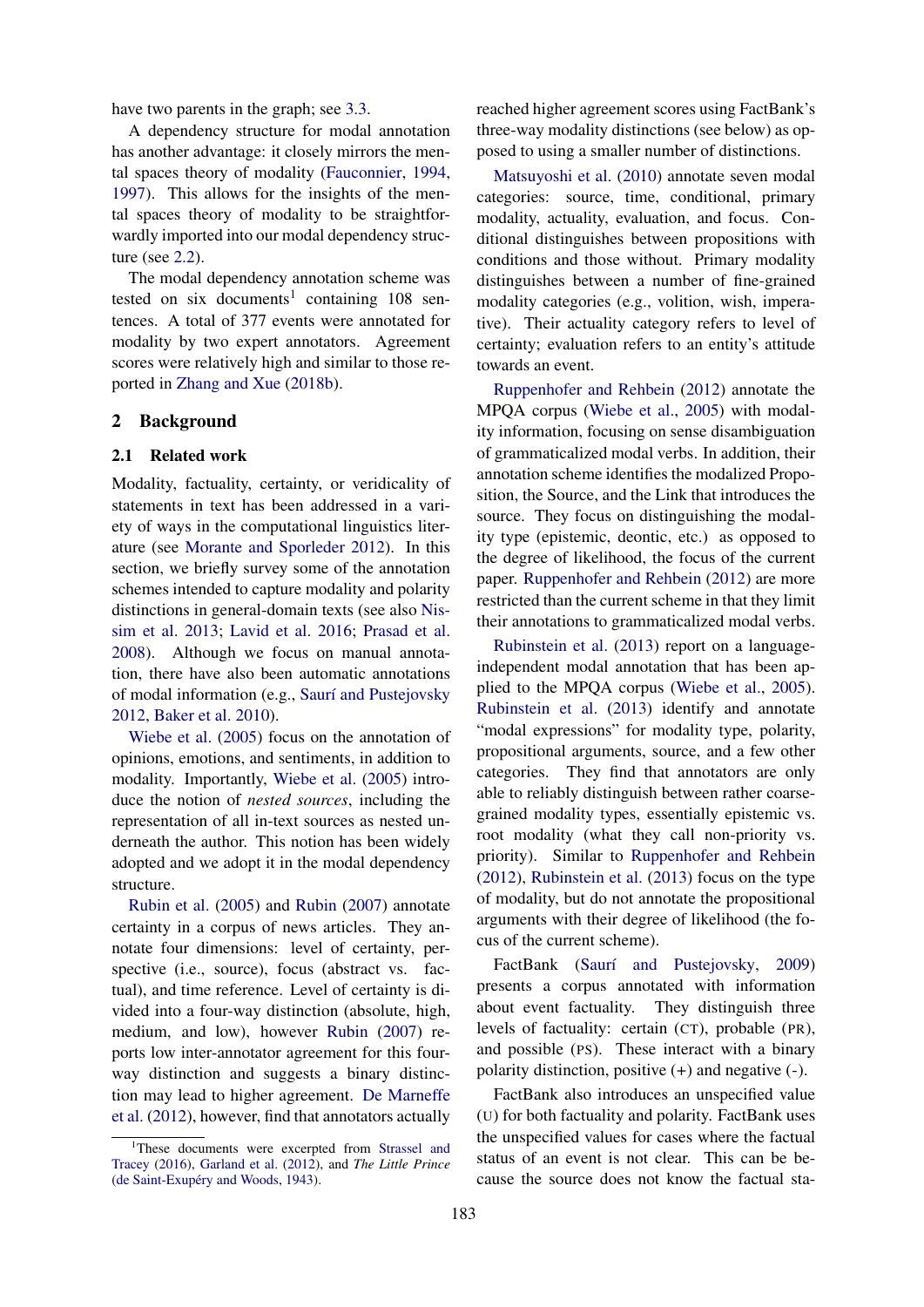tus of an event (e.g., *John does not know whether Mary came.*: Saurí and Pustejovsky [2009,](#page-10-0) 247; compare the '?' mental space relation in [Faucon](#page-9-1)[nier](#page-9-1) [1994,](#page-9-1) 86) or because the source does not communicate the polarity of an event (e.g., *John knows whether Mary came.*; Saurí and Pustejovsky [2009,](#page-10-0) 247; compare the '!' mental space relation in [Fau](#page-9-1)[connier](#page-9-1) [1994,](#page-9-1) 86). In total, FactBank distinguishes eight factuality values: CT+, CT-, PR+, PR-, PS+, PS-, CTU, and UU.

As mentioned above, FactBank represents these values as tied to a particular perspective, or source. When a source is not explicitly mentioned in the text, the author of the text is the implied source. FactBank also allows for the nesting of sources (as in [Wiebe et al.](#page-10-4) [2005\)](#page-10-4); whenever a source is mentioned in the text, it is annotated as nested underneath the author.

[De Marneffe et al.](#page-9-10) [\(2012\)](#page-9-10) annotate pragmatic factuality information on top of the more lexicallybased factuality information from FactBank. Similarly, this paper proposes an annotation scheme for modality based on the full context of sentences, and not the general meaning of lexical items.

### <span id="page-2-0"></span>2.2 Mental spaces

Mental space theory was developed by Fauconnier to solve problems of referential opacity and presupposition "projection" [\(Fauconnier](#page-9-1) [1994,](#page-9-1) [1997;](#page-9-2) see also [McCawley](#page-9-15) [1993\)](#page-9-15). These problems arise because referents and presupposed events may exist only in a non-real *mental space*. A mental space is a representation of alternative realities to the real world—more precisely, the world of the author's beliefs. Mental spaces present alternative realities as cognitive, that is, in the mind of a conceiver, rather than as metaphysical entities, as is done in possible worlds semantics. Mental spaces have entities that are counterparts to real entities (though some may not have real world counterparts), with associated properties and events that are different from those of the real world entities.

The alternative realities represented by mental spaces include both events whose factuality is less than certain, including negative events, which are typically expressed by grammatical modality and negation; and events that are believed, desired, feared, and so on by a conceiver, which are typically expressed by propositional attitude, desiderative, and other such predicates. These alternative realities give rise to the paradoxes in reference and

presupposition that interested Fauconnier. We are, however, interested in using the mental space representation to model modality, negation, and predicates that give rise to alternative realities. All such constructions are *space builders* in Fauconnier's terms.

Mental spaces can be nested within other mental spaces. For example, the space representing a person's desire to go to Florence is nested in the space representing that person's beliefs. The nested mental space structure allows one to capture scope relations between modality, propositional attitude predicates, and negation. In fact, the dependency graph structure of nested mental spaces is a more powerful representation than linear scope relations and is able to handle the sorts of semantic and pragmatic problems that Fauconnier analyzes in his work. The dependency structure of mental space relations allows us to adapt the temporal dependency annotation scheme of [Zhang](#page-10-1) [and Xue](#page-10-1) [\(2018b\)](#page-10-1) to the annotation of modality and related concepts.

### <span id="page-2-2"></span>3 Modal dependency structure

The modal dependency structure consists of three parts: conceivers/sources, events, and the relations between them. Section [3.1](#page-2-1) describes the types of nodes in the dependency structure and [3.2](#page-3-0) describes the types of edges.

# <span id="page-2-1"></span>3.1 Nodes in the modal dependency structure

There are two distinct types of nodes in the modal dependency structure: conceivers and events. Events may have either conceivers or events as parents; conceivers only ever have other conceivers (or, ROOT) as parents. That is, conceivers are never the children of events.

#### 3.1.1 Conceivers

The mental-level entities whose perspective on events is modeled in the text are called CON-CEIVERS. Each text will automatically have at least one AUTHOR conceiver node, representing the perspective of the creator of the text. Texts with multiple creators (e.g., dialogues) will have multiple AUTHOR nodes.

When the author models the mental content of other entities, those entities are also represented as conceiver nodes in the dependency structure. Certain types of predicates inherently involve conceivers: report, knowledge, belief, opinion, doubt, perception, and inference (Saurí and Pustejovsky,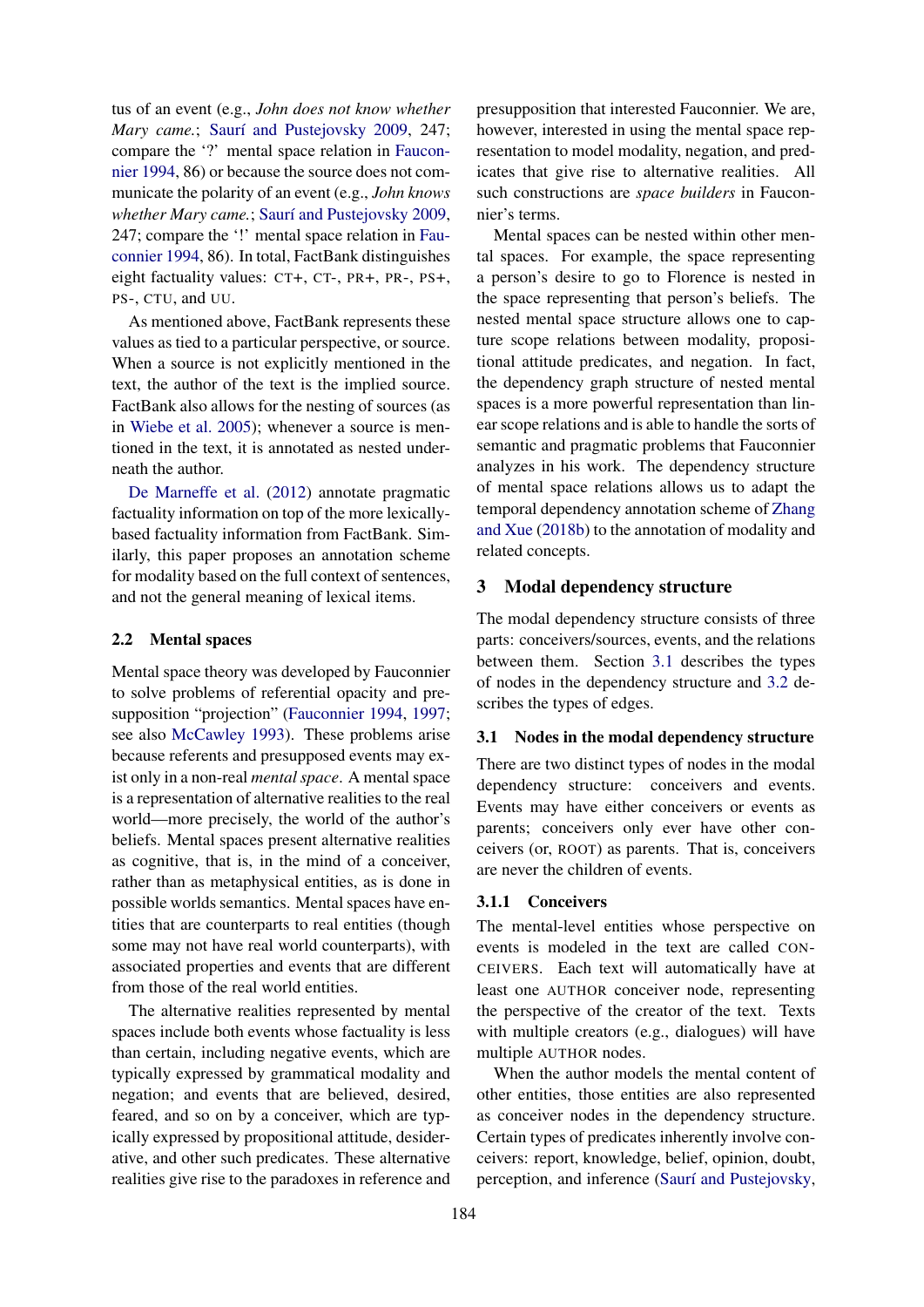[2009,](#page-10-0) 236). For example, in *Mary thinks the cat is hungry*, the author is asserting something about the content of Mary's attitudes and beliefs. Therefore, MARY is identified as a conceiver and added as a node in the graph.

In contrast to FactBank, we introduce conceiver nodes for deontic events (e.g., volition, intention). FactBank excludes them because they express an attitude that is not "epistemic in nature" (Saurí [and Pustejovsky,](#page-10-0) [2009,](#page-10-0) 237). However, we take a broader view of sources as conceivers whose mental content is expressed in the text; a person's desires or intentions are based on their own set of beliefs, and not the author's beliefs [\(McCaw](#page-9-15)[ley](#page-9-15) [1993,](#page-9-15) 421; [Fauconnier](#page-9-1) [1994,](#page-9-1) 93). For deontic events, this allows us to annotate the strength of likelihood that the future event will occur based on the conceiver's mental attitude. [Wiebe et al.](#page-10-4) [\(2005\)](#page-10-4) also annotate sources for deontic events.

Also following [Wiebe et al.](#page-10-4) [\(2005\)](#page-10-4), we represent conceiver nodes as children of the AUTHOR node. Another conceiver's mental space is always mediated by the author's perspective. For example, in *Mary thinks the cat is hungry*, the author is attributing a belief to Mary; as readers, we don't have direct access to Mary's mental content, only to the author's perspective on Mary's beliefs. Therefore, the MARY node is represented as a child of the AUTHOR node.

There may be an indefinite number of nested conceivers. For example, *Mary said that Henry told her that John thinks the cat is hungry* has four conceivers (including the author). The JOHN conceiver node is nested underneath the HENRY node, which is in turn nested underneath the MARY node; finally, the MARY node is a child of the AUTHOR node.

Although conceivers are prototypically mentallevel entities, conceiver nodes can also be used to represent the "world" in which a particular event takes place in the case of stories, drawings, movies, etc. For example, in *Aeneas flees Troy in The Aeneid*, AENEID is identified as a conceiver; all events in the story, such as *flee*, are nested underneath AENEID.

# 3.1.2 Events

The other type of node in the modal dependency structure represents the events themselves. We largely follow TimeML's event identification criteria [\(Pustejovsky et al.,](#page-9-16) [2005\)](#page-9-16).

The only semantic type of event which we ex-

clude from our modal dependency structure are events that attribute beliefs to a conceiver (e.g., *think, believe*). These events correspond straightforwardly to the edges in the modal dependency structure (see [3.2\)](#page-3-0), and therefore they are not represented as nodes. For the same reason, we also do not represent grammaticalized modal auxiliaries (e.g., *may, must*) as nodes in the dependency structure.

## <span id="page-3-0"></span>3.2 Edges in the modal dependency structure

As mentioned in [1,](#page-0-1) the edges in the modal dependency structure correspond to combined epistemic strength and polarity values. These characterize the type of mental space in which a particular event holds. Edges can link two events, two conceivers, or a conceiver and an event.

In a cross-linguistic study drawing on data from fifty languages, [Boye](#page-9-17) [\(2012\)](#page-9-17) finds that three levels of epistemic support are sufficient to characterize epistemic modal systems across languages. That is, languages tend to have forms that distinguish three levels of epistemic support. [Boye](#page-9-17) [\(2012\)](#page-9-17) uses the term "support" to refer both to epistemic modality proper and the combination of evidential and epistemic modality (see [3.2.1\)](#page-4-1). Following [Boye](#page-9-17) [\(2012\)](#page-9-17), we label our values FULL, PAR-TIAL, and NEUTRAL. Since we extend our values outside of prototypical epistemic and evidential modality, we refer to these values as characterizing epistemic "strength". These three values correspond to FactBank's CERTAIN, PROBABLE, and POSSIBLE values.

Also like FactBank, we combine these values with a binary polarity distinction (POSITIVE/NEGATIVE) for a total of six values. These strength/polarity values represent the modality as scoping over negation. For less grammaticalized forms that express combinations of modality and negation, the dependency structure represents the scope relations between the two.

The combined modality-polarity values are shown in Table [1.](#page-4-2) These values characterize the likelihood that a particular event occurs (or does not occur) in the real world. The lexical item in the examples that expresses the epistemic strength of the sentence is in bold. For the POS value, the simple declarative sentence in English conveys full positive epistemic strength; this is very common cross-linguistically [\(Boye,](#page-9-17) [2012\)](#page-9-17).

Epistemic strength is generally only used to de-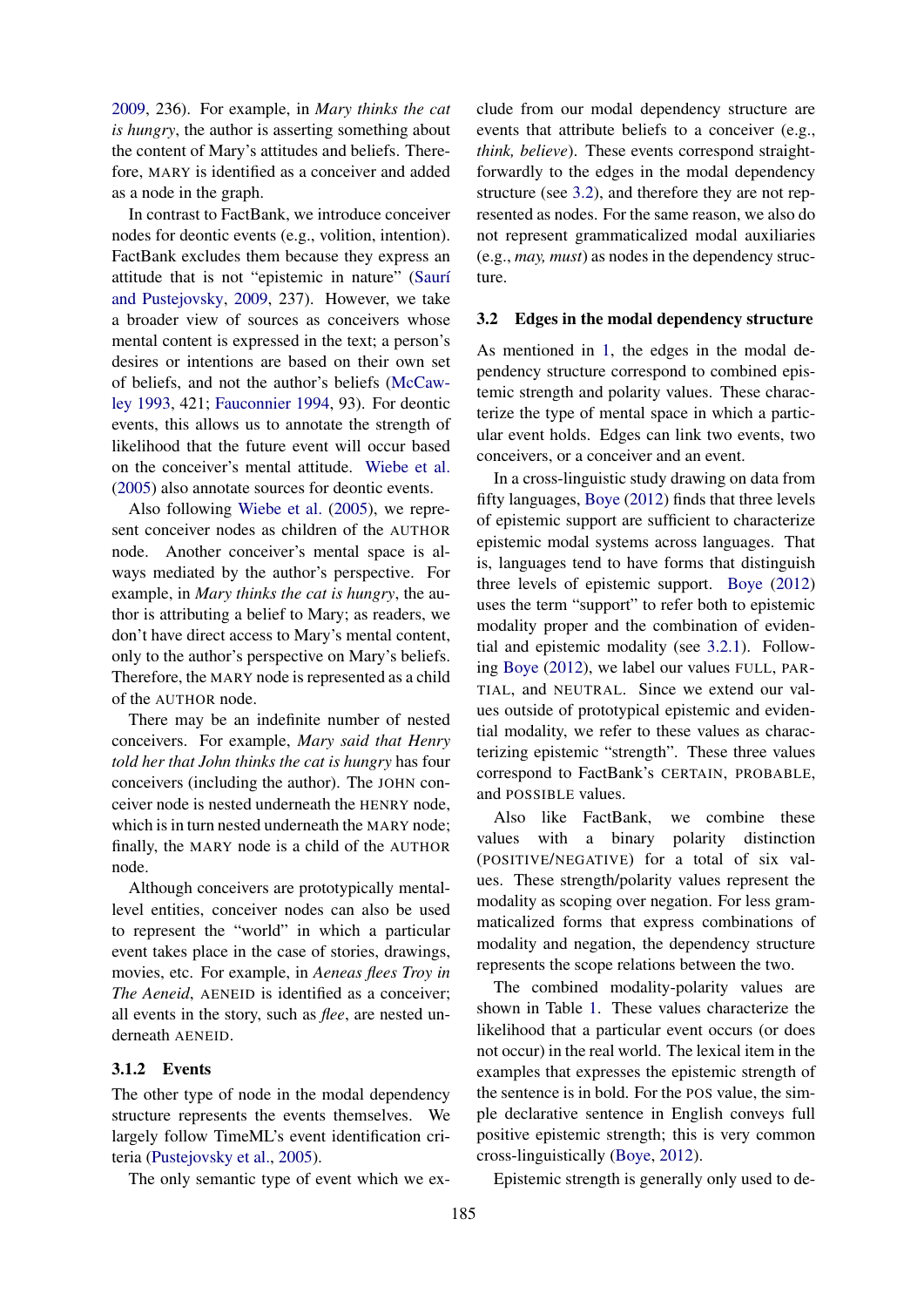<span id="page-4-2"></span>

| Label          | Value            | FactBank | Definition                                                           | Example                              |
|----------------|------------------|----------|----------------------------------------------------------------------|--------------------------------------|
| POS.           | full positive    | $CT+$    | complete certainty that event occurs                                 | <i>The dog BARKED.</i>               |
| <b>PRT</b>     | partial positive | $PR+$    | strong certainty that event occurs                                   | The dog <b>probably</b> BARKED.      |
| <b>NEUT</b>    | positive neutral | $PS+$    | neutral certainty that event does/n't occur;<br>expressed positively | The dog might have BARKED.           |
| <b>NEUTNEG</b> | negative neutral | $PS-$    | neutral certainty that event does/n't occur;<br>negation expressed   | The dog might not have BARKED.       |
| PRTNEG         | partial negative | $PR -$   | strong certainty that event does not occur                           | The dog <b>probably didn't</b> BARK. |
| NEG            | full negative    | $CT-$    | complete certainty that event doesn't occur                          | The dog didn't BARK.                 |
|                |                  |          |                                                                      |                                      |

Table 1: Strength values

scribe phenomena like those in Table [1:](#page-4-2) the factuality of a single instance of a specific event in the past or present. We use the notion of epistemic strength to characterize evidential justification, deontic modality, and dynamic modality.

Although epistemic strength is interpreted slightly differently in these domains, it still refers to the likelihood of occurrence of the event in question in the real world. It is important to note that the modal dependency structure itself does not distinguish between episodic, deontic, or dynamic events. However, the modal annotation scheme may be used in conjunction with other annotations which do distinguish between these types of events (e.g., temporal or aspectual annotation).

### <span id="page-4-1"></span>3.2.1 Evidential justification

Following [Boye](#page-9-17) [\(2012\)](#page-9-17) and Saurí and Pustejovsky [\(2009\)](#page-10-0), we characterize evidential justification in terms of epistemic support.

[Boye](#page-9-17) [\(2012\)](#page-9-17) finds that there is cross-linguistic evidence for lumping epistemic support and evidential justification together into the same relations. Specifically, languages may encode direct evidential justification (sensory perception) with the same forms as full epistemic support; indirect justification (hearsay, inferential) may be encoded by the same forms as partial epistemic support.

Example [1](#page-4-3) shows how direct and indirect justification correspond to epistemic support.

- <span id="page-4-4"></span><span id="page-4-3"></span>(1) a. *I saw Mary* FEED *the cat.*
	- b. *Mary must have* FED *the cat.*

In [1a,](#page-4-3) the author has direct knowledge of the feeding event, by way of witnessing it. Therefore, *feed* would be annotated with POS strength. In [1b,](#page-4-4) however, *must* signals that the author is inferring that the feeding event occurred without direct, perceptual knowledge. Therefore, *fed* in [1b](#page-4-4) would be annotated with PRT strength.

#### <span id="page-4-0"></span>3.2.2 Deontic modality

We analyze deontic modality (e.g., desires, intentions, demands) as a subtype of future events, since the event that is desired, demanded etc. will take place in the future if it takes place at all. We group together deontic events and simple assertion of future events as 'future-oriented' events.

In the modal dependency structure, we interpret epistemic strength within the future-oriented domain as degree of predictability, rather than degree of factuality, because future events are unverifiable at the present moment.

Example [2](#page-4-5) shows the three degrees of epistemic strength within the future-oriented domain.

- <span id="page-4-6"></span><span id="page-4-5"></span>(2) a. *Bill will* DRIVE *to Pisa.*
	- b. *Bill is planning* TO DRIVE *to Pisa.*
	- c. *Bill wants* TO DRIVE *to Pisa.*

<span id="page-4-7"></span>Example [2a,](#page-4-5) the plain future, represents the highest degree of predictability for future-oriented events; therefore, this corresponds to FULL strength. Intention, as in [2b,](#page-4-6) is annotated as PAR-TIAL strength in the future-oriented domain: once an agent forms an intention, the event is likely to occur. Desire, as in [2c,](#page-4-7) corresponds to NEUTRAL strength: one may or may not act on one's desires.

Future-oriented events can also occur in the past (i.e., the future-in-the-past), as in example [3.](#page-4-8)

- <span id="page-4-10"></span><span id="page-4-8"></span>(3) a. *Bill would* DRIVE *to Pisa (the next morning).*
	- b. *Bill was planning* TO DRIVE *to Pisa.*
	- c. *Bill wanted* TO DRIVE *to Pisa.*

<span id="page-4-11"></span>Akin to [2,](#page-4-5) the future-in-the-past can also occur with different strengths. That is, [3a](#page-4-8) implies that the driving event happened, i.e. FULL strength.<sup>2</sup> Example [3b](#page-4-10) expresses past intention, which opens

<span id="page-4-9"></span><sup>2</sup> The main clause use of *would* is not the same as *would* occurring in conditional constructions [\(Fillmore,](#page-9-18) [1990\)](#page-9-18).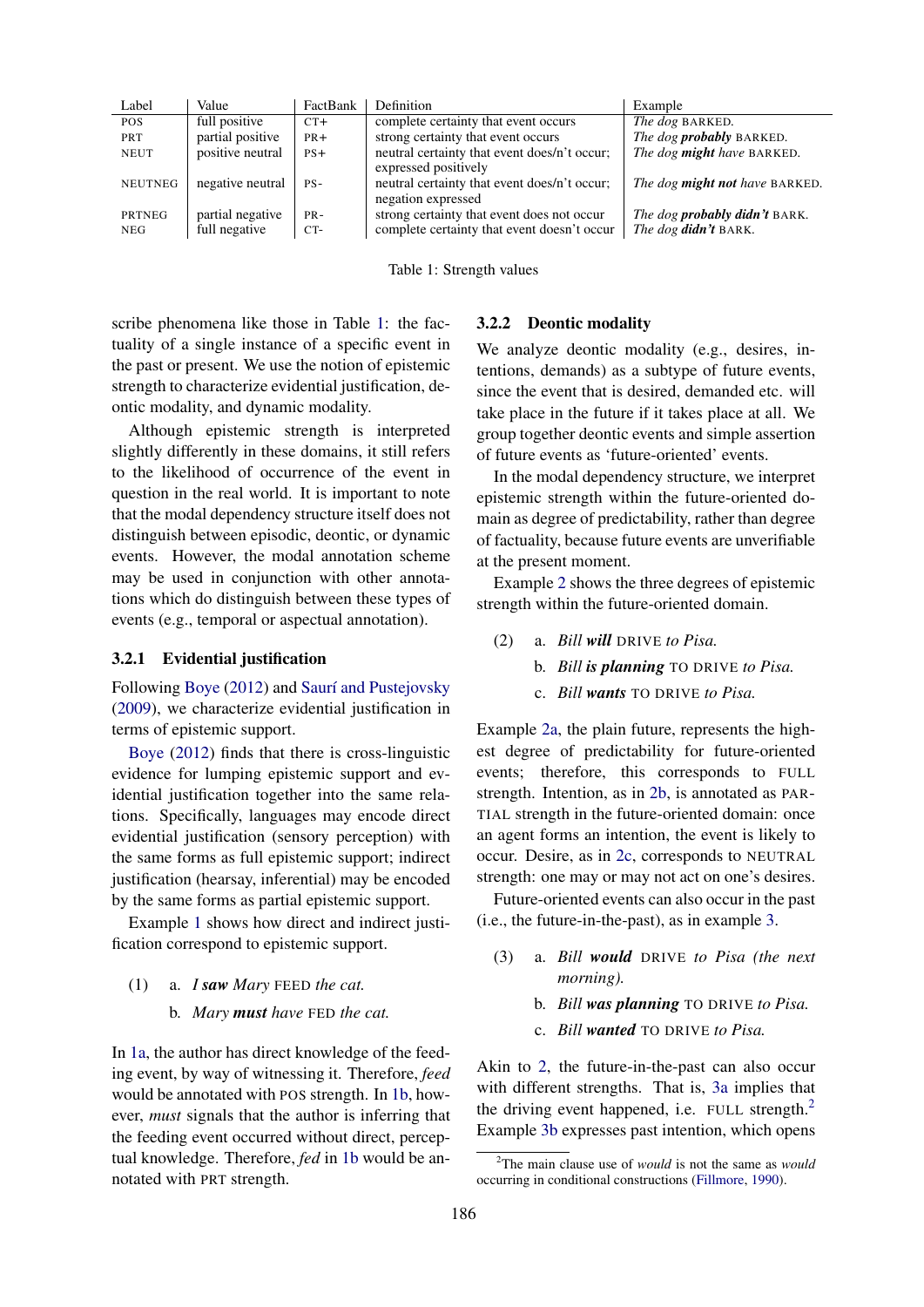up the possibility that the driving event didn't actually happen; this corresponds to PARTIAL strength. In [3c,](#page-4-11) only a past desire is expressed, without any indication whether or not the driving event actually took place; this is NEUTRAL strength.

# <span id="page-5-0"></span>3.2.3 Dynamic modality

Epistemic strength is generally not considered to apply to dynamic modality or generic statements because they do not refer to a specific instance of an event, but a generalization over instances.

In this paper, we tentatively propose that dynamic modality and generics can be subsumed under the same analysis as generalizations that can be mapped onto actual, episodic events.<sup>3</sup> The two levels of dynamic modality (possibility and necessity) combined with generics creates a three-way distinction that can be characterized in terms of strength. Dynamic possibility, as in *Owls can hunt at night*, corresponds to epistemic possibility, i.e. NEUTRAL strength. Dynamic necessity, as in *Owls must hunt at night*, corresponds to epistemic necessity, i.e. FULL strength. Generic events, as in *Owls hunt at night*, represent a generalization between "possibly" and "necessarily"; generics express that something occurs "usually" or "normally". Therefore, we analyze generics as PAR-TIAL strength.

The correspondence between strength values with episodic and generic events can also be thought of in these terms: a FULL strength generic can be falsified by one negative episodic event, a NEUTRAL strength generic is verified by one positive episodic event, and a PARTIAL strength generic cannot be falsified by one negative episodic event, but there must be enough relevant episodic events to infer that the event is typical or characteristic.

#### 3.2.4 Edges between conceiver nodes

Edges between conceiver nodes are characterized by the same set of strength distinctions. That is, just as conceivers may express different strengths towards events, they also may express different strengths towards the modeling of another conceiver's mental content. This can be seen in Table

[2.](#page-5-3) The epistemic strength values correspond to the relation between the AUTHOR conceiver node and the MARY conceiver node.

<span id="page-5-3"></span>

| Value          | Example                                 |
|----------------|-----------------------------------------|
| <b>POS</b>     | Mary knows the cat ate.                 |
| <b>PRT</b>     | Mary <b>probably</b> knows the cat ate. |
| <b>NEUT</b>    | Mary <b>might</b> know the cat ate.     |
| <b>NEUTNEG</b> | Mary might not know the cat ate.        |
| <b>PRTNEG</b>  | Mary probably doesn't know the cat ate. |
| <b>NEG</b>     | Mary doesn't know the cat ate.          |

Table 2: Edges between conceiver nodes

### 3.2.5 Summary of edge values

Extending epistemic strength to cover evidential justification, future likelihood, and strength of generalization over instances allows us to use a single set of distinctions to characterize (and annotate) events in different modal domains.

#### <span id="page-5-1"></span>3.3 Dependency structure

The second main innovation in this annotation scheme is the representation as a dependency structure, as opposed to assigning a single modal value to an event. The dependency structure allows us to nest modal strengths between events. This can be seen in example [4.](#page-5-4)

### <span id="page-5-4"></span>(4) *Mary might need* TO CHECK *the weather.*

This example contains two modal expressions: epistemic *might* and deontic *need*. That is, *might* expresses a NEUTRAL epistemic stance towards the needing event; *need* expresses a PARTIAL epistemic stance towards the checking event.

If we were to assign a single annotation value to *check*, it is not clear if this should be NEUT from *must* or PRT from *need*. The dependency structure allows us to explicitly represent this nesting of strength values. This can be seen in Figure [2.](#page-6-0) Here, *check* is represented as the child of *need*, with a PRT relation. The *need* event is represented with a NEUT relation to the AUTHOR node.

Example [5](#page-5-5) illustrates another case where representing the nesting of modal relations between events is necessary.

<span id="page-5-5"></span>(5) *I'll probably allow* EATING *in the classroom this year.*

Here, *probably* indicates PRT strength, whereas *allow* indicates NEUT strength; see Figure [3.](#page-6-1)

As mentioned in [1,](#page-0-1) there are rare cases where a single node has two parents in the dependency

<span id="page-5-2"></span><sup>&</sup>lt;sup>3</sup>We also tentatively propose that all generics are represented with their own node in the dependency graph. That is, *Owls hunt at night* would require two nodes: one for the generic and one for *hunt*. This is necessary in order to capture situations in which epistemic modals scope over the generic, e.g. *Owls might hunt at night*. This includes dialects of English in which double modals (e.g., *might can*) occur.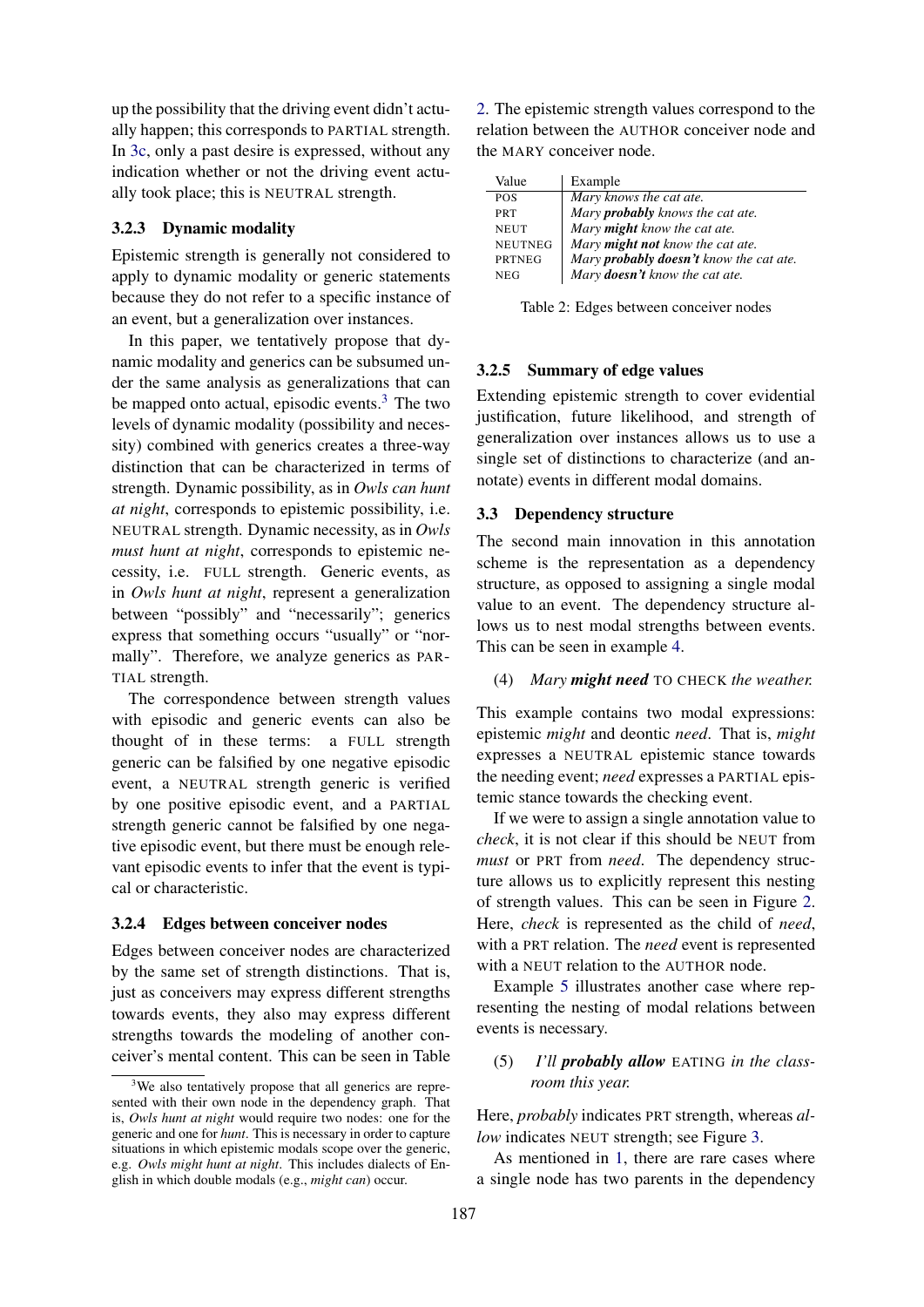<span id="page-6-0"></span>

<span id="page-6-1"></span>Figure 2: Strength nesting: *Mary might need to check the weather.*



Figure 3: Strength nesting: *I'll probably allow eating in the classroom this year.*

graph. The clearest example of this is with *know*, as in [6](#page-6-2) below.

#### <span id="page-6-2"></span>(6) *Mary knows the cat* ATE *breakfast.*

The issue here is that *know* tells us something both about Mary's beliefs and the author's beliefs. That is, *know* in [6](#page-6-2) implies that the author shares Mary's beliefs about the eating event. Thus, the eating event is represented as a child of both the AUTH node and MARY node; see Figure [4.](#page-6-3)

# 4 Annotation

#### 4.1 Annotation procedure

The modal dependency structure annotation proceeds in three passes. Disagreements were resolved between each pass. In the first pass, the events that will be annotated for modality are identified. This is done based largely on TimeML's [\(Pustejovsky et al.,](#page-9-16) [2005\)](#page-9-16) event identification;

<span id="page-6-3"></span>

Figure 4: Multiple parents: *Mary knows the cat ate breakfast.*

<span id="page-6-4"></span>

Figure 5: Same space: *Mary didn't check the weather or bring a map.*

events are identified based on semantic criteria and not morphosyntactic structure or part of speech.

The next pass involves setting up the modal 'superstructure'. This is akin to the identification of time expressions in [Zhang and Xue](#page-10-1) [\(2018b\)](#page-10-1); it builds the top of the graph, which applies to an entire document. At the top of each graph is a ROOT node. For modality, there is also always an AU-THOR conceiver node. Underneath the AUTHOR conceiver node are nodes for all of the other conceivers in the text. As mentioned in [3,](#page-2-2) the edges between conceiver nodes are distinguished by the epistemic strength relations.

The third pass involves the modal annotation. For each event identified in the first pass, annotators select a parent node (either another event or a conceiver) and the appropriate strength relation between the parent and child nodes.

In addition to the strength relations in Table [1,](#page-4-2) we introduced a Same Space (SAMESP) relation between nodes. The SAMESP annotation indicates that two events hold in the same mental space, i.e. they have the same strength relation from the same conceiver node. For example, in *Mary didn't check the weather or bring a map*, both *check* and *bring* have a NEG relation to the AUTHOR node. This would be annotated with a NEG relation between *check* and MARY and a SAMESP relation between *bring* and *check*; see Figure [5.](#page-6-4)

#### 4.2 Current Implementation

The modal dependency structure annotation has been tested on six documents, containing 108 sentences with 377 identified events. These documents have been annotated by two expert annotators. Please refer to the supplementary material for annotated sections from these documents, including their representation as a dependency graph. In addition to the manually-created dependency graphs, the supplementary material also contains graphs generated automatically with the Abstract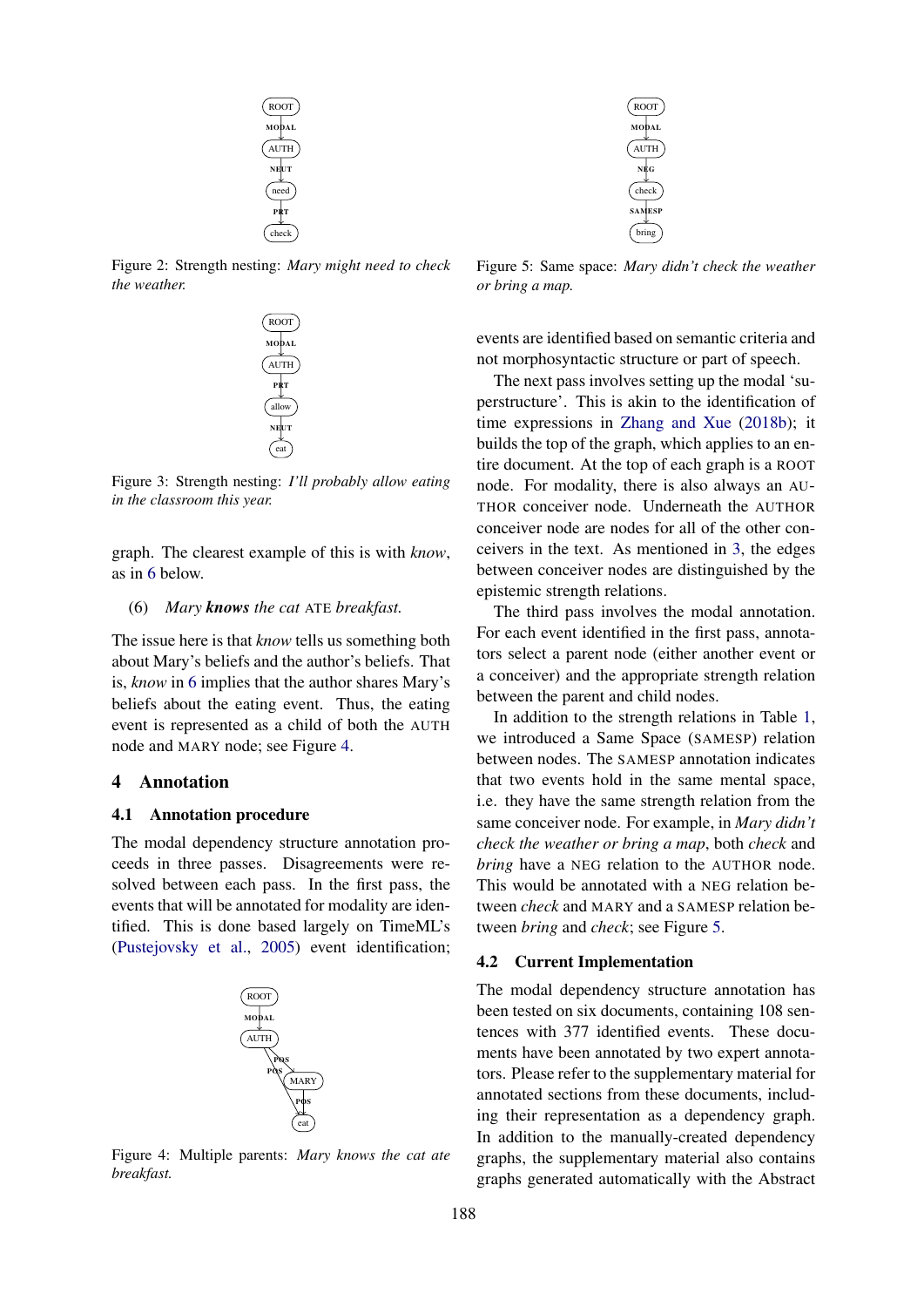<span id="page-7-0"></span>

| Pass   | Measure   | <b>News</b> | Narr. | Forum | Total |
|--------|-----------|-------------|-------|-------|-------|
| Event  | Precision | 0.95        | 0.95  | 0.98  | 0.94  |
| ID     | Recall    | 0.92        | 0.92  | 0.87  | 0.93  |
|        | F-score   | 0.94        | 0.93  | 0.92  | 0.93  |
| $Con-$ | Precision | 0.9         | 0.86  |       | 0.91  |
| ceiver | Recall    | 0.82        | 0.75  | 0.64  | 0.77  |
|        | F-score   | 0.86        | 0.80  | 0.78  | 0.83  |
| Event  | Precision | 0.93        | 0.84  | 0.78  | 0.88  |
| space  | Recall    | 0.93        | 0.83  | 0.78  | 0.88  |
|        | F-score   | 0.93        | 0.83  | 0.78  | 0.88  |

Table 3: IAA for modal annotations

Meaning Representation Reader [\(Pan et al.,](#page-9-19) [2015\)](#page-9-19).

The inter-annotator agreement scores for each of the three annotation passes are shown in Table [3.](#page-7-0) These agreement scores reflect only true disagreements between annotators; they disregard cases in which annotators used a different annotation to represent the same modal analysis[.4](#page-7-1)

The annotated documents represent three different genres: news stories, narratives, and discussion forums. The first row shows precision, recall, and F-score for the first pass, event identification, in all three genres, following [Zhang and Xue](#page-10-7) [\(2018a\)](#page-10-7). The middle row shows the same measures for the second pass, the identification of the conceiver nodes in the superstructure; the bottom row shows these measures for the third pass, the mental space annotation of each event - 228 in the news genre, 85 in the narrative genre, and 64 in discussion forum texts.

[Zhang and Xue](#page-10-1) [\(2018b\)](#page-10-1) report the following Fscores (for news and narrative respectively): .94, .93 for event recognition, .97, 1 for timex recognition, and .79, .72 for event relations.

Our event identification F-scores are identical to [Zhang and Xue](#page-10-1) [\(2018b\)](#page-10-1) in the news and narrative genres. Their timex recognition corresponds to our modal superstructure (essentially conceiver recognition). Our superstructure F-scores are noticeably lower than their timex recognition Fscores. We believe this is because of the relative difficulty of identifying when an entity's mental content is modeled vs. when a linguistic expression refers to a locatable point in time. See [4.3](#page-7-2) for a more detailed discussion.

Importantly, our event annotation F-scores are largely consistent with, if not slightly higher than [Zhang and Xue](#page-10-1) [\(2018b\)](#page-10-1) report for their event relation scores. This suggests that annotators are able to consistently assess the epistemic strength relations and relevant conceivers in a text and uniformly model them in a dependency structure.

## <span id="page-7-2"></span>4.3 Modal error analysis

This section will discuss and exemplify the types of disagreements that arose between annotators for the second and third passes.

<span id="page-7-3"></span>

| Error type           | Percentage of total |
|----------------------|---------------------|
| Lexical item         | 53%                 |
| Childless conceiver  | 29%                 |
| Different parent     | 12%                 |
| Co-referential nodes | 6%                  |

Table 4: Conceiver errors

Table [4](#page-7-3) shows the types of errors that arose in the second pass. The most common disagreement between annotators was whether a particular lexical item required the introduction of a conceiver node in the superstructure. That is, annotators disagreed about whether a particular lexical item represented the author's modeling of another entity's mental content, as in [7.](#page-7-4)

# <span id="page-7-4"></span>(7) *Christie is being set up on this one and* THE LEGISLATOR *called his bluff.*

The issue here is whether the idiom *call...bluff* invokes the mental content of its subject, here *the legislator*. That is, is the author simply reporting an event, or is the author ascribing mental content (e.g., the knowledge that Christie is bluffing) to *the legislator*? Like many of the disagreements based on which lexical items invoke conceivers, this seems like a case of genuine ambiguity.

The second most common type of superstructure error was whether childless conceivers were represented in the modal superstructure. Annotators differed on whether they added nodes to the superstructure for conceivers whose nodes would not have any events as children; this is shown in [8.](#page-7-5)

<span id="page-7-5"></span>(8) PEOPLE *seeking bargains lined up at a state-run food store in La Paz on Thursday...*

Here, it is clear that *seek* requires modeling the mental content of another entity, *people*. However, there would be no event represented as a child of the PEOPLE conceiver node, since the object of *seek* is not an event. For subsequent annotation,

<span id="page-7-1"></span><sup>&</sup>lt;sup>4</sup>The SAMESP label led to cases where the annotators had the same strength relation underneath the same conceiver (i.e., the same modal analysis), but one annotator notated it with SAMESP. These types of notational errors made up 34% of total errors. Therefore, we have removed the SAMESP label from the modal annotation scheme.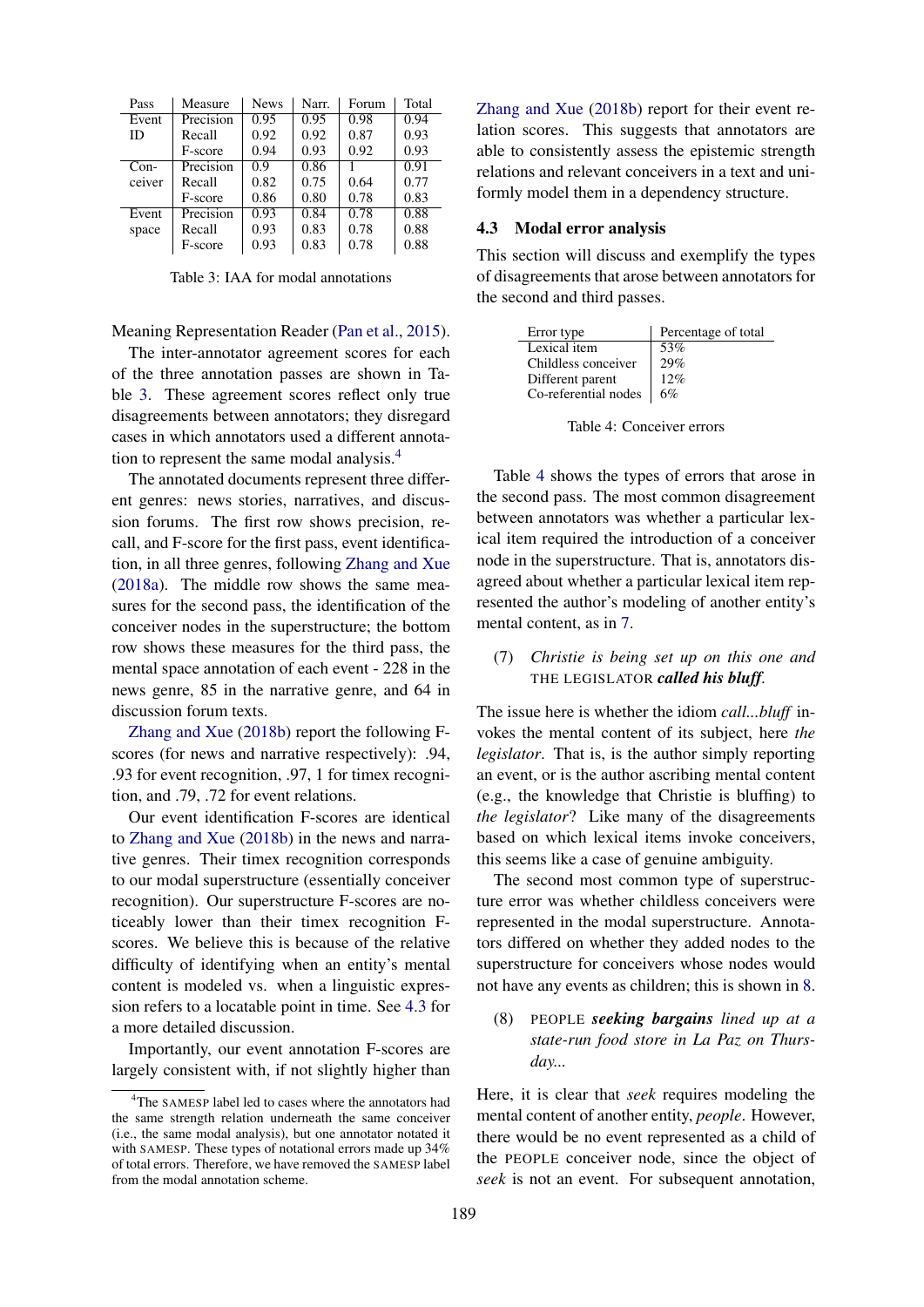we have decided that conceivers should be represented in the modal superstructure, even if they won't have any events as children; this should alleviate these types of disagreements.

The different parent disagreements refer to cases where annotators identified the same entities as conceivers, but differed on whether they were children of the AUTHOR or another conceiver in the text. Finally, there was disagreement between annotators based on whether entities mentioned in the text were co-referential or not. That is, annotators agreed about when conceiver nodes were necessary, but disagreed about whether two conceiver instances referred to the same entity.

For the third pass, the modal annotation of events, Table [5](#page-8-0) shows the types of disagreements between annotators.

<span id="page-8-0"></span>

| Error Type      | Percentage of total |
|-----------------|---------------------|
| Lexical item    | 34%                 |
| Space scope     | 23%                 |
| Conceiver scope | 16%                 |
| Space type      | 14%                 |
| Miscellaneous   | 9%                  |
| Annotator error | $4\%$               |

Table 5: Event annotation errors

The most common disagreements concern the strength of particular lexical items, as in [9.](#page-8-1)

<span id="page-8-1"></span>(9) *Lerias called for more rescuers* TO COME *to the site...*

The issue here is the strength that *call for* implies for *to come*; annotators disagreed on whether *to come* has PRT strength or NEUT strength. The frequency of this type of disagreement can probably be diminished by training annotators with more specific guidelines for each strength relation; however, some of these types of disagreements will likely be inevitable.

Space scope disagreements refer to cases where annotators disagreed about whether a particular event belongs in the same mental space as the preceding event in the text. This is shown in [10.](#page-8-2)

<span id="page-8-2"></span>(10) *In the book it said: "Boa constrictors swallow their prey whole, without chewing it. After that they are not able* TO MOVE *..."*

Both annotators agreed that *swallow* and *chewing* belong in a "usually", i.e. PRT strength, generic space. Annotators also agreed that *not able* indicated NEG strength of the *to move* event. The disagreement is whether the PRT strength generic scopes over the *to move* event. That is, is *to move* the (direct) child of BOOK or the child of an event in the PRT generic space? Some cases like these may be resolved by more detailed guidelines on determining the scope of spaces over events.

Similarly, the scope of conceivers over events was a source of disagreement. This generally occurred with indirect speech predicates, as in [11.](#page-8-3)

<span id="page-8-3"></span>(11) *Lerias called for more rescuers to come to the site to help look for bodies as heavy earth moving equipment could not* WORK *in the mud...*

Here, annotators disagreed on whether LERIAS or AUTHOR was the source for the *work* event. These errors appear to represent textual ambiguity.

Space type errors refer to cases where annotators disagreed on whether an event was in an episodic, generic, or future-oriented space. Although the modal annotation scheme does not directly distinguish these different space types, annotators' interpretation was evident in the strength relation chosen, as in example [12.](#page-8-4)

<span id="page-8-4"></span>(12) *Military helicopters were able* TO REACH *the area despite heavy clouds...*

Annotators disagreed about whether this sentence represents a NEUT strength "possibility" generic, based on the use of *able*, or whether *to reach* represents full POS strength because the past tense implies that the event did occur.

## 5 Conclusion

A modal annotation scheme structured as a dependency graph, like the temporal annotation scheme of [Zhang and Xue](#page-10-1) [\(2018b\)](#page-10-1), captures the complexity of modal relations (mental space structure) in sentences and documents with a relatively simple annotation: each event has a single annotation of the event's modal relation to another event or a conceiver, not unlike the single annotation of an event's temporal relation to another event or a time expression. The pilot annotation indicates that this annotation scheme is relatively easy to implement, at least as much as the annotation of temporal dependency structure.

# Acknowledgments

This research was supported in part by grant 1764091 by the National Science Foundation to the last author.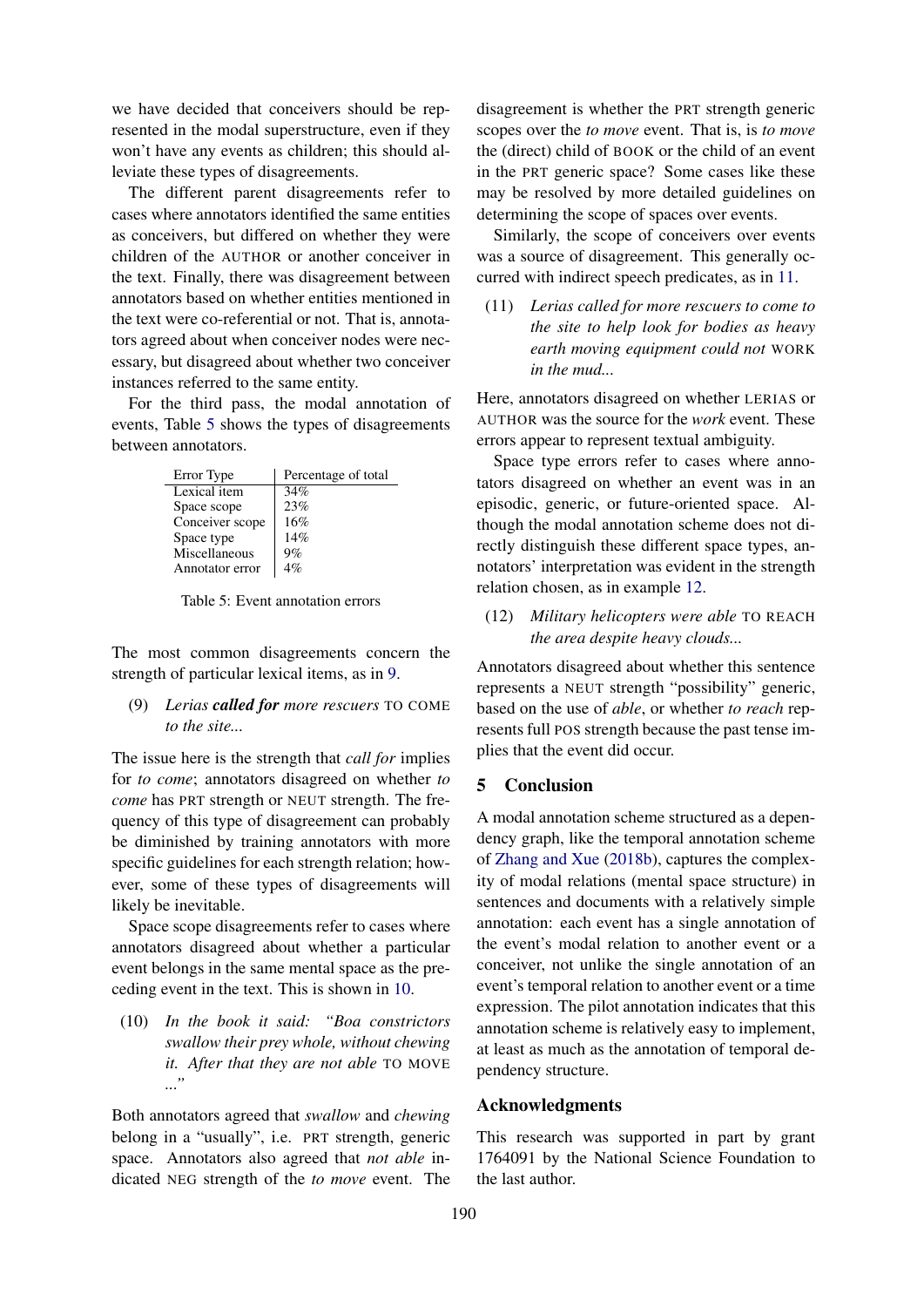### References

- <span id="page-9-7"></span>Kathryn Baker, Michael Bloodgood, Bonnie J. Dorr, Nathaniel W. Filardo, Lori Levin, and Christine Piatko. 2010. A modality lexicon and its use in automatic tagging. In *Proceedings of the Seventh conference on International Language Resources and Evaluation (LREC '10)*, pages 1402–1407, Valette, Malta. European Language Resources Association (ELRA).
- <span id="page-9-17"></span>Kasper Boye. 2012. *Epistemic meaning: A crosslinguistic and functional-cognitive study*, volume 43 of *Empirical Approaches to Language Typology*. De Gruyter Mouton, Berlin.
- <span id="page-9-1"></span>Gilles Fauconnier. 1994. *Mental spaces*, 2 edition. Cambridge University Press, Cambridge.
- <span id="page-9-2"></span>Gilles Fauconnier. 1997. *Mappings in thought and language*. Cambridge University Press, Cambridge.
- <span id="page-9-18"></span>Charles F. Fillmore. 1990. Epistemic stance and grammatical form in English conditional sentences. In *Papers from the 26th Regional Meeting of the Chicago Linguistic Society*, pages 137–62, Chicago. Chicago Linguistic Society.
- <span id="page-9-11"></span>Jennifer Garland, Stephanie Strassel, Safa Ismael, Zhiyi Song, and Haejoong Lee. 2012. Linguistic resources for genre-independent language technologies: user-generated content in bolt. In *Workshop Programme*, page 34.
- <span id="page-9-5"></span>Julia Lavid, Marta Carretero, and Juan Rafael Zamorano-Mansilla. 2016. [Contrastive annotation](https://www.aclweb.org/anthology/W01-1315) [of epistemicity in the multinot project: preliminary](https://www.aclweb.org/anthology/W01-1315) [steps.](https://www.aclweb.org/anthology/W01-1315) In *Proceedings of the ISA-12, Twelfth Joint ACL-ISO Workshop on Interoperable Semantic Annotation, held in conjunction with Language Resources and Evaluation Conference*, pages 81–88.
- <span id="page-9-10"></span>Marie-Catherine de Marneffe, Christopher D. Manning, and Christopher Potts. 2012. Did it happen? the pragmatic complexity of veridicality assessment. *Computational Linguistics*, 38:301–333.
- <span id="page-9-12"></span>Suguru Matsuyoshi, Megumi Eguchi, Chitose Sao, Koji Murakami, Kentaro Inui, and Yuji Matsumoto. 2010. Annotating event mentions in text with modality, focus, and source information. In *Proceedings of the Seventh conference on International Language Resources and Evaluation (LREC '10)*, pages 1456–1463, Valette, Malta. European Language Resources Association (ELRA).
- <span id="page-9-15"></span>James D. McCawley. 1993. *Everything that Linguists have Always Wanted to Know about Logic\* (\*but were too afraid to ask)*. University of Chicago Press, Chicago.
- <span id="page-9-3"></span>Roser Morante and Caroline Sporleder. 2012. Modality and negation: An introduction to the special issue. *Computational Linguistics*, 38:223–260.
- <span id="page-9-4"></span>Malvina Nissim, Paola Pietrandrea, Andrea Sanso, and Caterina Mauri. 2013. [Cross-linguistic annotation](https://www.aclweb.org/anthology/W13-0501) [of modality: a data-driven hierarchical model.](https://www.aclweb.org/anthology/W13-0501) In *Proceedings of the 9th Joint ISO - ACL SIGSEM Workshop on Interoperable Semantic Annotation*, pages 7–14, Potsdam, Germany. Association for Computational Linguistics.
- <span id="page-9-0"></span>F. R. Palmer. 2001. *Mood and Modality*. Cambridge University Press, Cambridge.
- <span id="page-9-19"></span>Xiaoman Pan, Taylor Cassidy, Ulf Hermjakob, Heng Ji, and Kevin Knight. 2015. [Unsupervised entity](https://doi.org/10.3115/v1/N15-1119) [linking with abstract meaning representation.](https://doi.org/10.3115/v1/N15-1119) In *Proceedings of the 2015 Conference of the North American Chapter of the Association for Computational Linguistics: Human Language Technologies*, pages 1130–1139, Denver, Colorado. Association for Computational Linguistics.
- <span id="page-9-6"></span>Rashmi Prasad, Nikhil Dinesh, Alan Lee, Eleni Miltsakaki, Livio Robaldo, Aravind Joshi, and Bon-nie Webber. 2008. [The penn discourse treebank](http://www.lrec-conf.org/proceedings/lrec2008/)<br>2.0. In *Proceedings* of the Sixth International [2.0.](http://www.lrec-conf.org/proceedings/lrec2008/) In *Proceedings of the Sixth International Conference on Language Resources and Evaluation (LREC'08)*, Marrakech, Morocco. European Language Resources Association (ELRA).
- <span id="page-9-16"></span>James Pustejovsky, Robert Knippen, Jessica Littman, and Roser Saurí. 2005. Temporal and event information in natural language text. *Language Resources and Evaluation*, 39:123–164.
- <span id="page-9-9"></span>Victoria L. Rubin. 2007. Stating with certainty or stating with doubt: Intercoder reliability results for manual annotation of epistemically modalized statements. In *NAACL 07: Human Language Technologies 2007: The Conference of the North American Chapter of the Association for Computational Linguistics; Companion Volume, Short Papers*, pages 141–144, Morristown, NJ, USA. Association for Computational Linguistics.
- <span id="page-9-8"></span>Victoria L. Rubin, Elizabeth D. Liddy, and Noriko Kando. 2005. Certainty identification in texts: Categorization model and manual tagging results. In *Computing Attitude and Affect in Text: Theory and Applications*, volume 20 of *Information Retrieval Series*, pages 61–76. Springer-Verlag, New York.
- <span id="page-9-14"></span>Aynat Rubinstein, Hillary Harner, Elizabeth Krawczyk, Daniel Simonson, Graham Katz, and Paul Portner. 2013. Toward fine-grained annotation of modality in text. In *Proceedings of the IWCS 2013 Workshop on Annotation of Modal Meanings in Natural Language (WAMM)*, pages 38–46, Potsdam, Germany. Association for Computational Linguistics.
- <span id="page-9-13"></span>Josef Ruppenhofer and Ines Rehbein. 2012. Yes we can!? annotating the senses of English modal verbs. In *Proceedings of the Eighth International Conference on Language Resources and Evaluation (LREC-2012)*.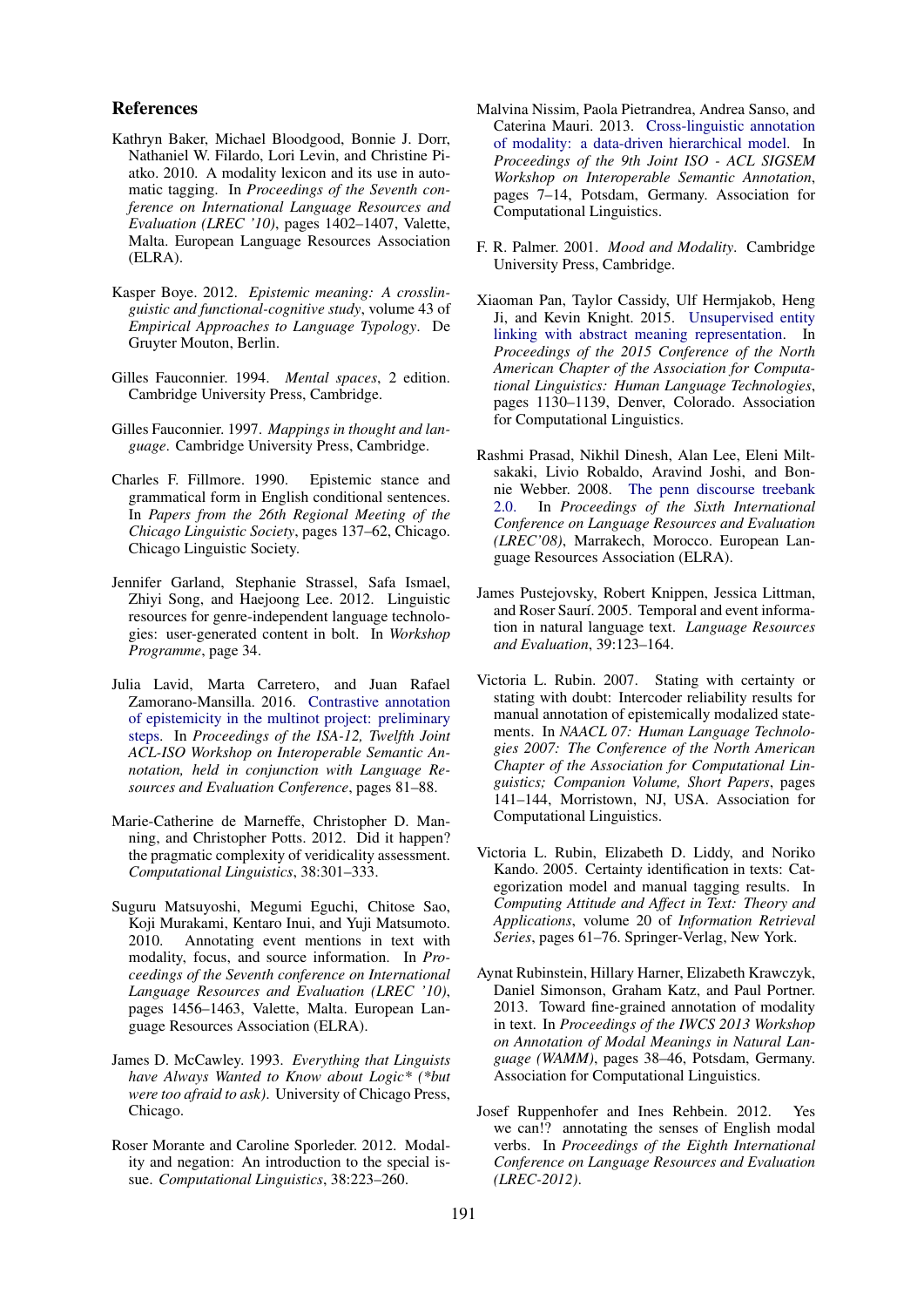- <span id="page-10-6"></span>Antoine de Saint-Exupéry and Katherine Woods. 1943. *The Little Prince*. Harcourt, Brace & World, New York.
- <span id="page-10-0"></span>Roser Saurí and James Pustejovsky. 2009. Factbank: a corpus annotated with event factuality. *Language Resources and Evaluation*, 43:227–268.
- <span id="page-10-3"></span>Roser Saurí and James Pustejovsky. 2012. Are you sure that this happened? assessing the factuality degree of events in text. *Computational Linguistics*, 38:261–299.
- <span id="page-10-5"></span>Stephanie Strassel and Jennifer Tracey. 2016. Lorelei language packs: Data, tools, and resources for technology development in low resource languages. In *Proceedings of the Tenth International Conference on Language Resources and Evaluation (LREC 2016)*, Paris, France. European Language Resources Association (ELRA).
- <span id="page-10-2"></span>Jens E. L. Van Gysel, Meagan Vigus, Pavlina Kalm, Sook–kyung Lee, Michael Regan, and William Croft. 2019. Cross-lingual semantic annotation: Reconciling the language-specific and the universal. In *First Workshop on Designing Meaning Representations, Association for Computational Linguistics*. Association for Computational Linguistics.
- <span id="page-10-4"></span>Janyce Wiebe, Theresa Wilson, and Claire Cardie. 2005. Annotating expressions of opinions and emotions in language. *Language Resources and Evaluation*, 39:165–210.
- <span id="page-10-7"></span>Yuchen Zhang and Nianwen Xue. 2018a. Neural ranking models for temporal dependency structure parsing. In *Proceedings of the 2018 Conference on Empirical Methods in Natural Language Processing*, pages 3339–3349.
- <span id="page-10-1"></span>Yuchen Zhang and Nianwen Xue. 2018b. Structured interpretation of temporal relations. In *Proceedings of the 11th Language Resources and Evaluation Conference (LREC-2018)*, Miyazaki, Japan.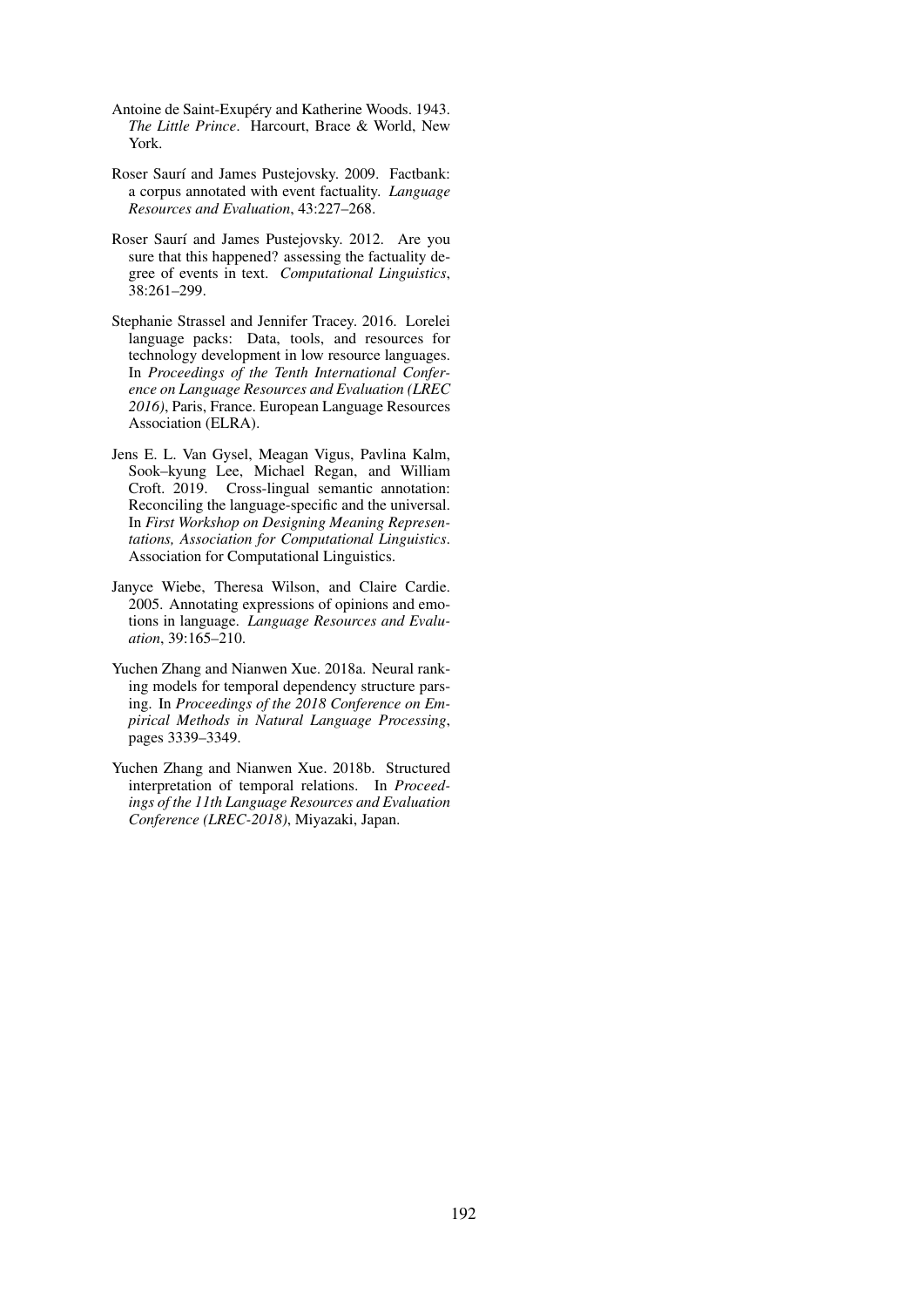#### Supplementary Material

#### Genre: Discussion Forum



1 Don't order anything online if Amtrak are delivering it - here's my experience.

2 Ordered a 32" TV online, cheaper than Argos-who didn't have it in stock-but with the delivery charge the cost was the same.

3 Advised that it would be delivered by Amtrak on Tuesday.

4 Tuesday came and went, no sign.

5 Phoned Amtrak on Wednesday, "we need a consignment number".

6 Phoned online company and got it.

7 Phoned Amtrak "a card was left on Tuesday as you weren't there" (no it wasn't of course), and "we're not allowed to leave it with a neighbour".

8 Arranged for another delivery on Saturday.

9 Arrived home yesterday-it had been delivered next door yesterday, with a card saying this was their first attempt at delivery...

10 What a bunch of jokers.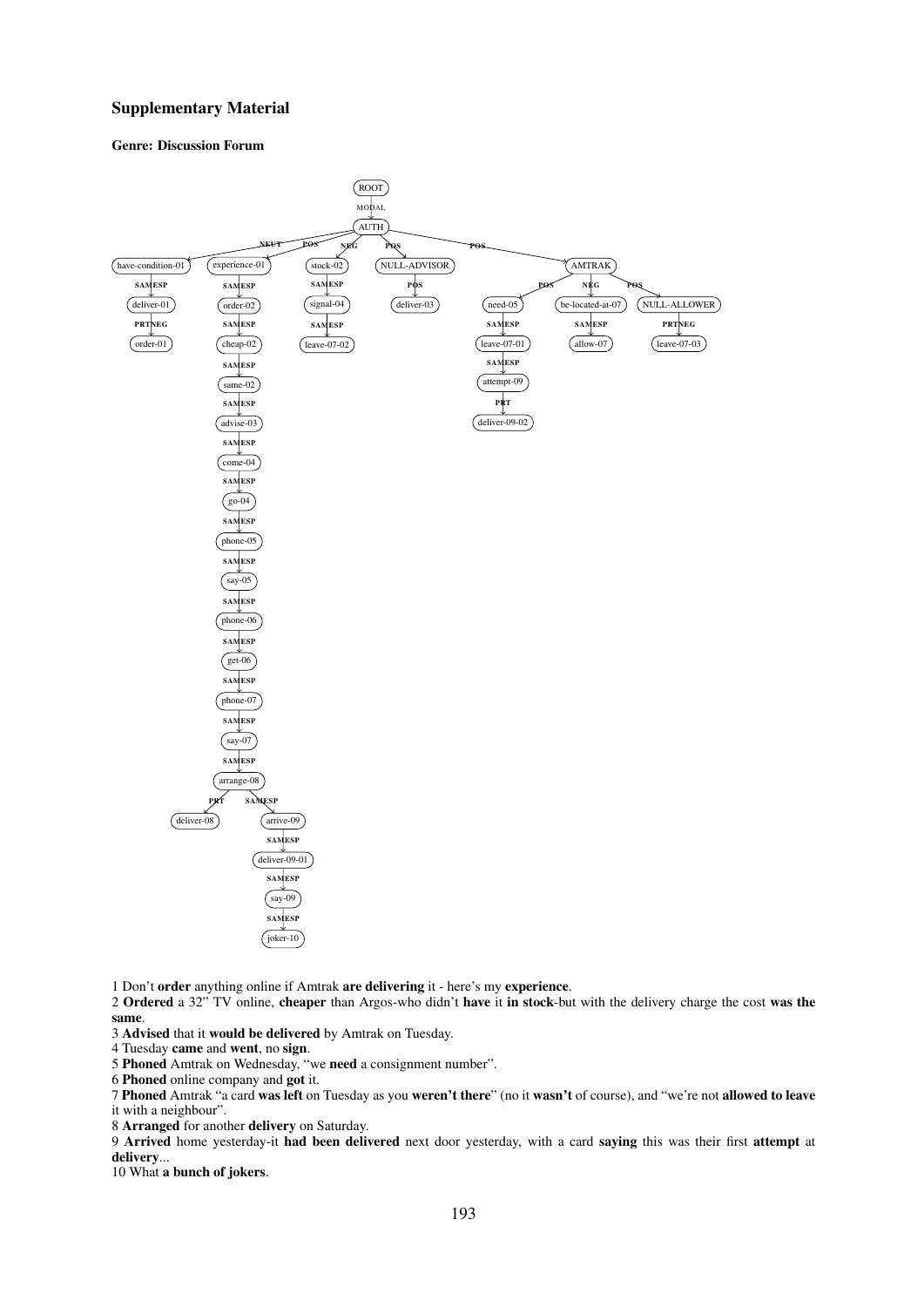#### Genre: News



1 Leyte congressman Roger Mercado said in a radio interview that the village had a population of 3,000 to 4,000 and expressed fears that as many as 2,000 people had been buried.

2 Lerias called for more rescuers to come to the site to help look for bodies as heavy earth moving equipment could not work in the mud, which officials said was more than six metres (yards) deep in many areas.

3 Volunteer rescue teams from the country's mining companies, skilled in digging through the earth to rescue people, were also going to the area, President Arroyo said.

4 Lerias said a smaller landslide later in the afternoon caused no damage but left many of the rescuers worried about a possible new disaster.

5 Relief groups called for drinking water, food, blankets and body bags to be brought to the scene.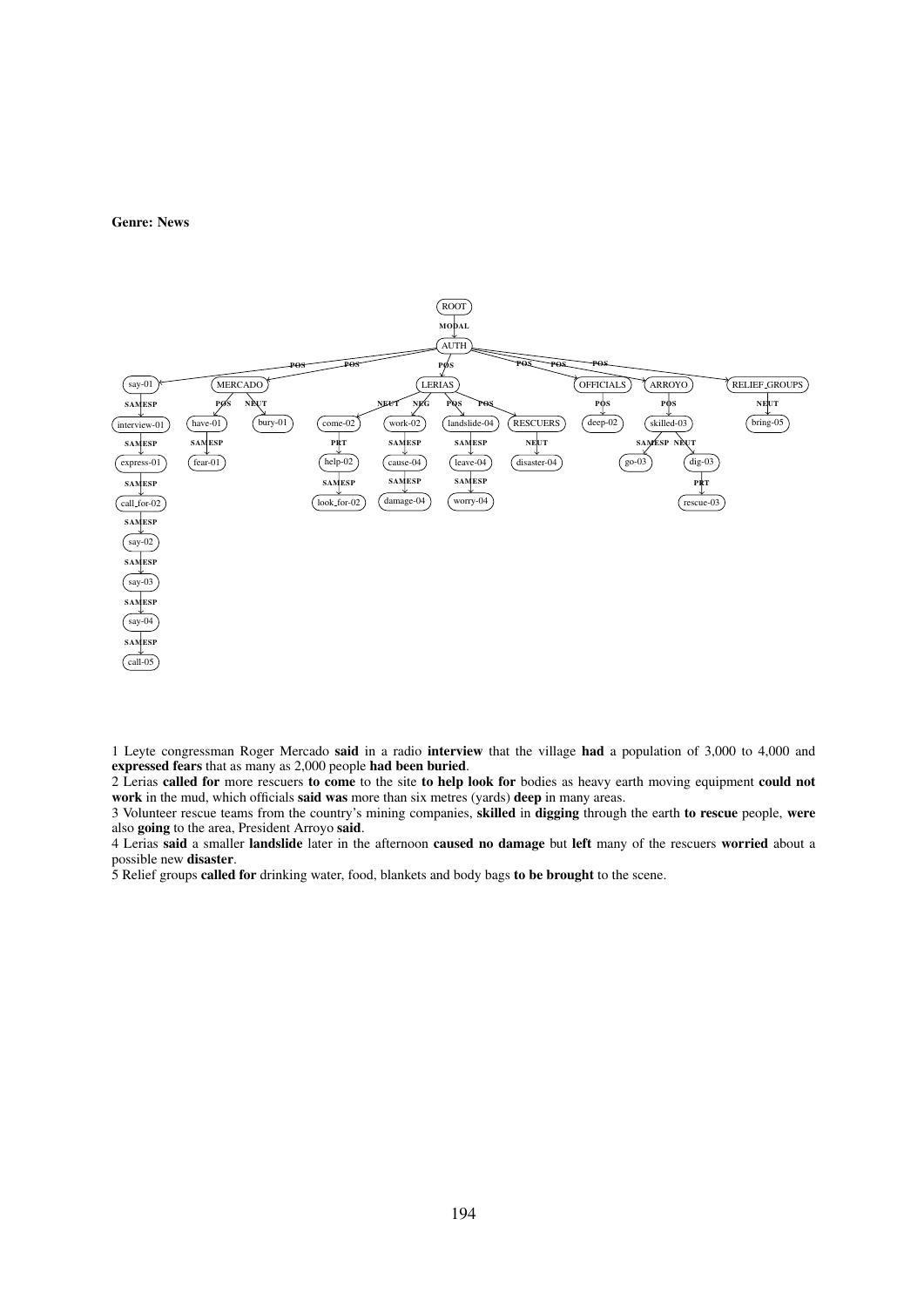#### Genre: Narrative



1 My Drawing Number Two looked like this: The grown-ups' response, this time, was to advise me to lay aside my drawings of boa constrictors, whether from the inside or the outside, and devote myself instead to geography, history, arithmetic and grammar.

2 Grown-ups never understand anything by themselves, and it is tiresome for children to be always and forever explaining things to them.

3 So then I chose another profession, and learned to pilot airplanes.

4 I have flown a little over all parts of the world; and it is true that geography has been very useful to me.

5 At a glance I can distinguish China from Arizona.

6 If one gets lost in the night, such knowledge is valuable.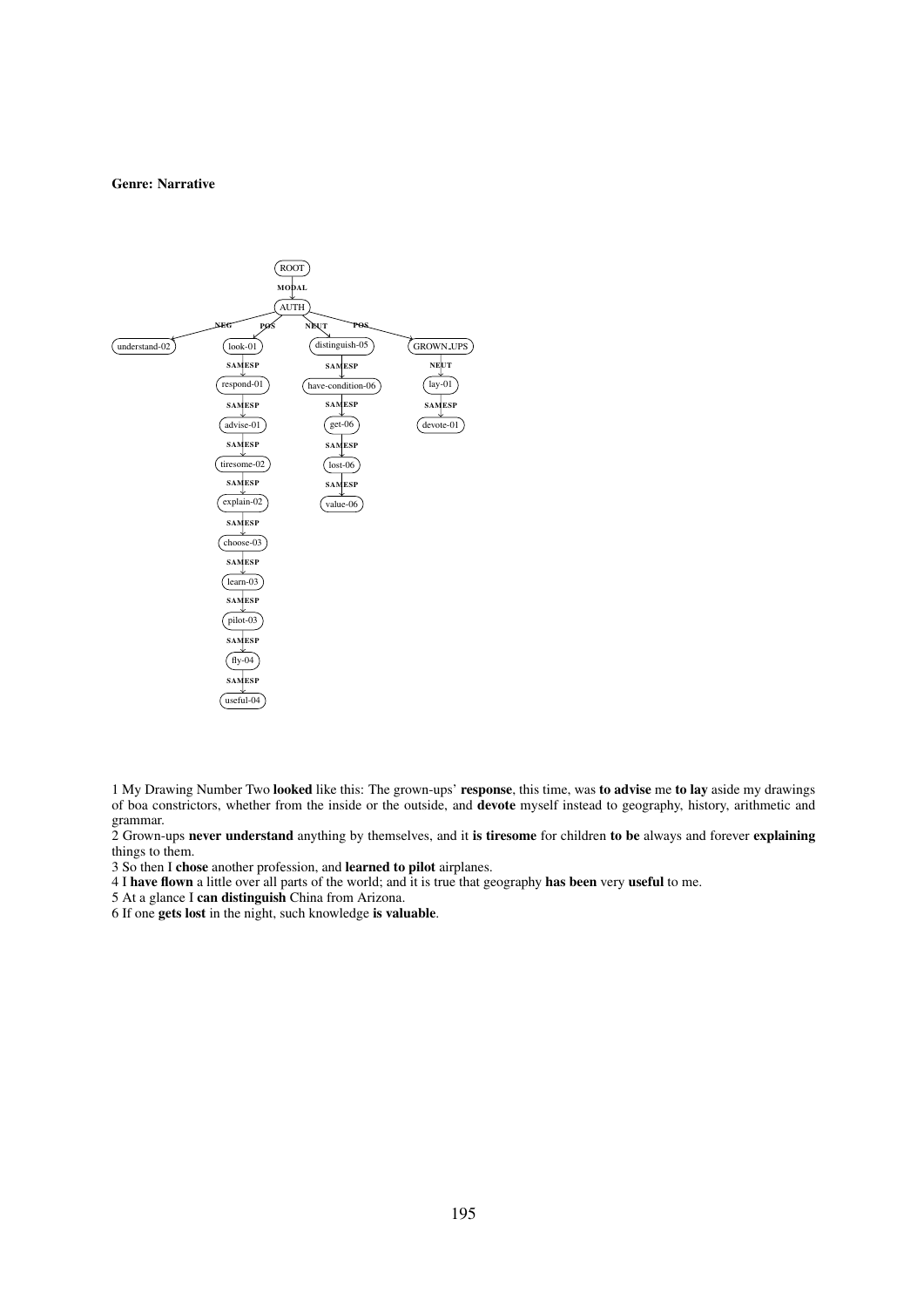### AMR-Reader graphs (Pan et al., 2015)



200 dead, 1,500 feared missing in Philippines landslide.



About 200 people were believed killed and 1,500 others were missing in the Central Pilippines on Friday when a landslide buried an entire village, the Red Cross said.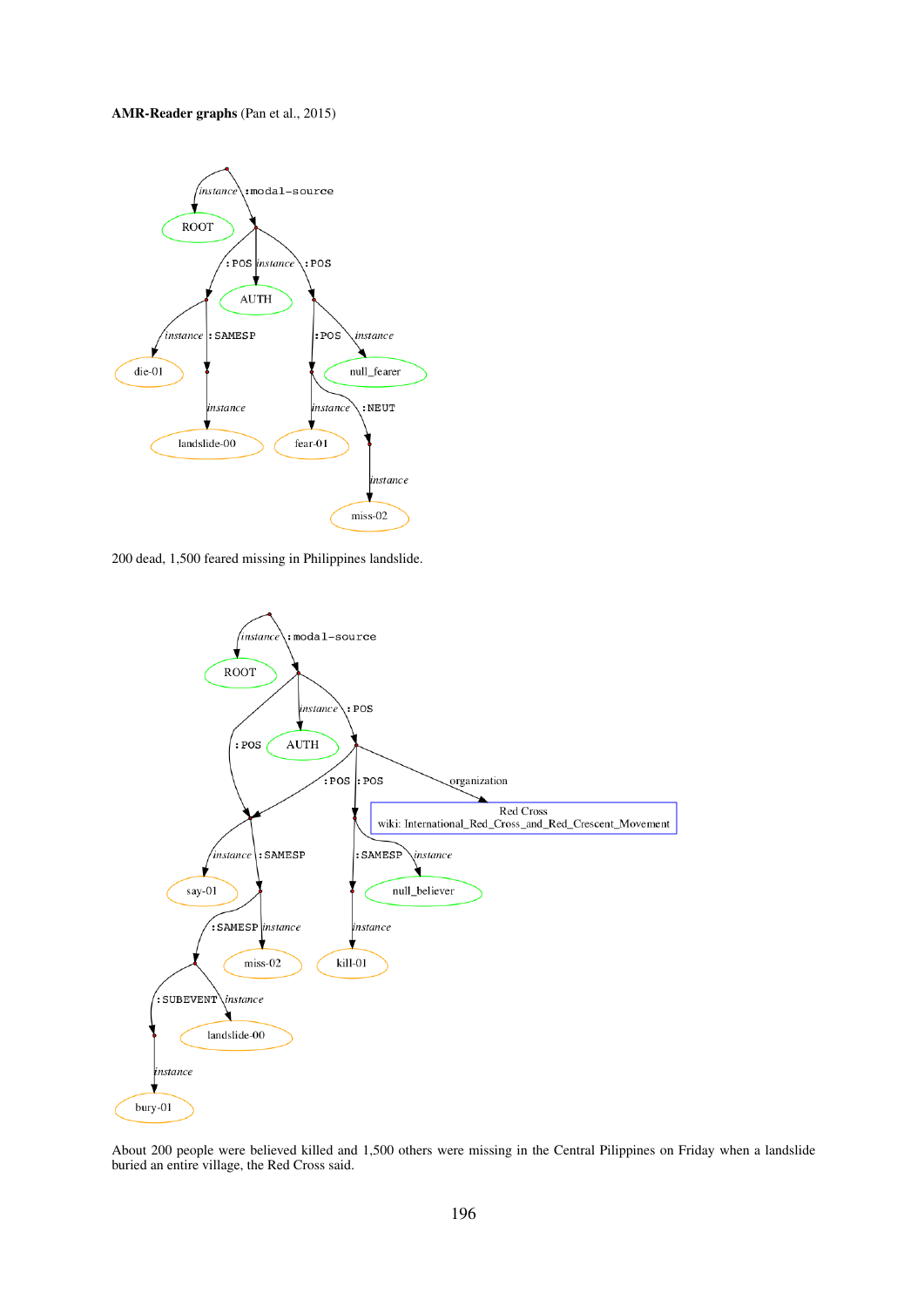

"There are about 1,500 missing, 200 dead," Richard Gordon, the head of the Philippine Red Cross, said in a radio interview.



The first footage from the devastated village showed a sea of mud covering what had been lush green valley farmland.